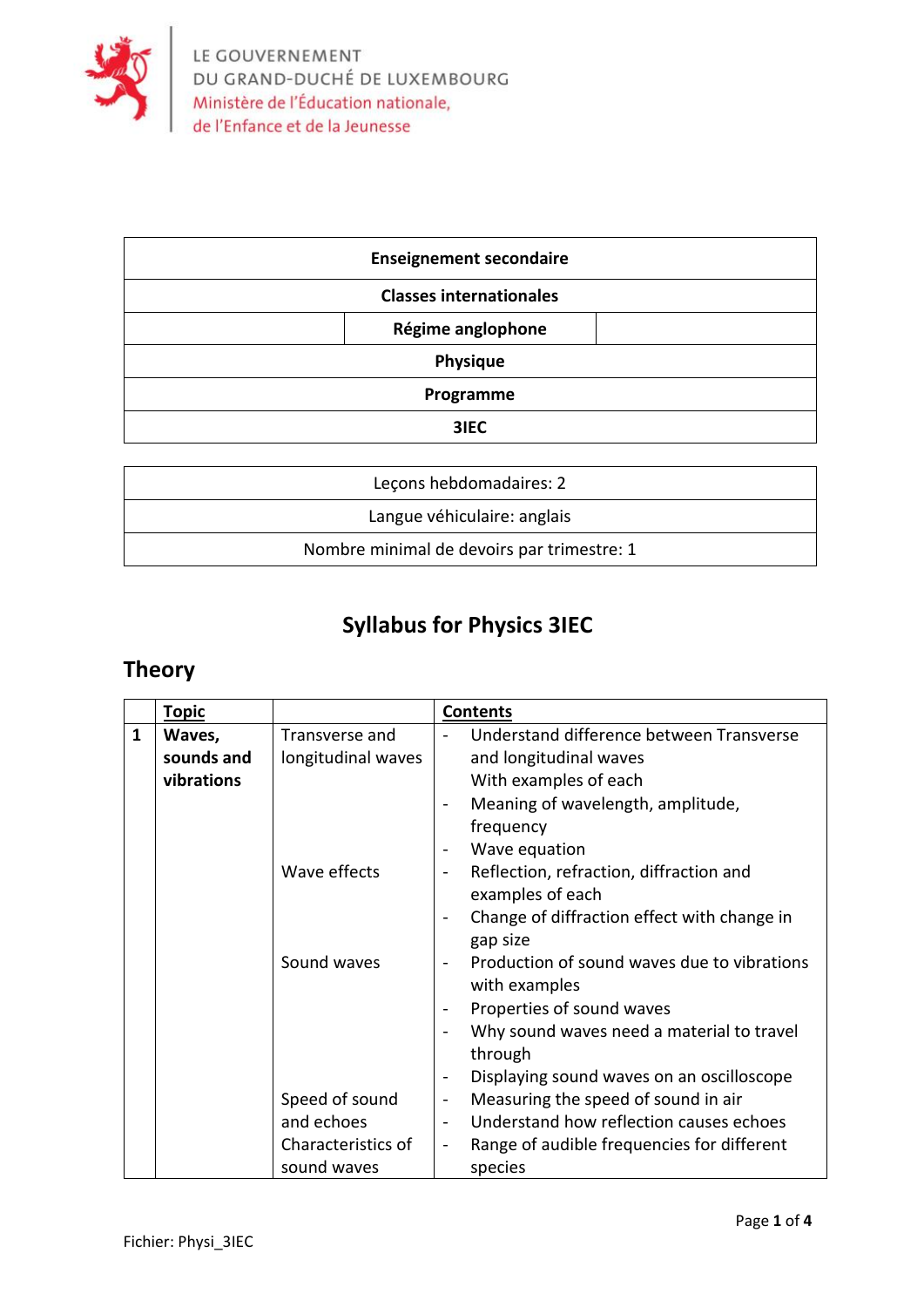

LE GOUVERNEMENT DU GRAND-DUCHÉ DE LUXEMBOURG Ministère de l'Éducation nationale, de l'Enfance et de la Jeunesse

|                |                            |                     | Link between frequency and pitch                                         |  |  |
|----------------|----------------------------|---------------------|--------------------------------------------------------------------------|--|--|
|                |                            |                     | Link between amplitude and loudness<br>$\overline{\phantom{0}}$          |  |  |
|                | Ultrasound                 |                     | Uses of ultrasound                                                       |  |  |
| $\overline{2}$ | Rays and<br>Light rays and |                     | Features of light waves<br>$\overline{\phantom{0}}$                      |  |  |
|                | waves                      | waves               |                                                                          |  |  |
|                |                            | Reflection in plane | Angle of incidence and reflection, formation<br>$\overline{\phantom{0}}$ |  |  |
|                |                            | mirrors             | of image                                                                 |  |  |
|                |                            |                     |                                                                          |  |  |
|                |                            | Refraction          | Define refraction<br>$\qquad \qquad \blacksquare$                        |  |  |
|                |                            |                     | Demonstrate refraction                                                   |  |  |
|                |                            |                     | Angle of refraction                                                      |  |  |
|                |                            |                     | Define refractive index in terms of speed                                |  |  |
|                |                            |                     | Dispersion when light passes through a prism<br>$\blacksquare$           |  |  |
|                |                            |                     | Total internal reflection and examples                                   |  |  |
|                |                            |                     | Meaning of critical angle<br>$\qquad \qquad \blacksquare$                |  |  |
|                |                            |                     |                                                                          |  |  |
|                |                            | Lenses              | Compare converging (convex) and diverging (<br>$\overline{\phantom{0}}$  |  |  |
|                |                            |                     | concave ) lenses                                                         |  |  |
|                |                            |                     | Understand meaning of principal focus and<br>$\overline{\phantom{0}}$    |  |  |
|                |                            |                     | focal length                                                             |  |  |
|                |                            |                     | Draw diagrams to show how and where a                                    |  |  |
|                |                            |                     | convex lens forms a                                                      |  |  |
|                |                            |                     | real image and a virtual image                                           |  |  |
|                |                            |                     | Convex lens as a magnifying glass<br>$\overline{\phantom{0}}$            |  |  |
|                |                            | The human eye       | Role of different parts of the human eye<br>$\blacksquare$               |  |  |
|                |                            |                     | Correcting defects in vision<br>$\overline{\phantom{0}}$                 |  |  |
|                |                            |                     |                                                                          |  |  |
|                |                            | Electromagnetic     | Main features of electromagnetic waves and<br>-                          |  |  |
|                |                            | waves               | uses                                                                     |  |  |
| 3              | Electricity                | Electric charge     | Negative and positive charges                                            |  |  |
|                |                            |                     | Attraction and repulsion of charges                                      |  |  |
|                |                            |                     | <b>Conductors and insulators</b>                                         |  |  |
|                |                            |                     |                                                                          |  |  |
|                |                            | Current in a simple | Current as a flow of charge<br>$\qquad \qquad \blacksquare$              |  |  |
|                |                            | circuit             | Link between charge, current and time<br>$\overline{\phantom{0}}$        |  |  |
|                |                            |                     | Conventional current direction<br>$\overline{\phantom{0}}$               |  |  |
|                |                            |                     | Short circuit using simulation (Phet)<br>$\overline{\phantom{0}}$        |  |  |
|                |                            |                     |                                                                          |  |  |
|                |                            | Potential           | Understand that one volt across a cell means<br>$\blacksquare$           |  |  |
|                |                            | difference (PD)     | one joule of energy given to each coulomb of                             |  |  |
|                |                            |                     | charge<br>Cells in series                                                |  |  |
|                |                            |                     | Rule linking PDs around a circuit<br>$\qquad \qquad \blacksquare$        |  |  |
|                |                            |                     |                                                                          |  |  |
|                |                            |                     |                                                                          |  |  |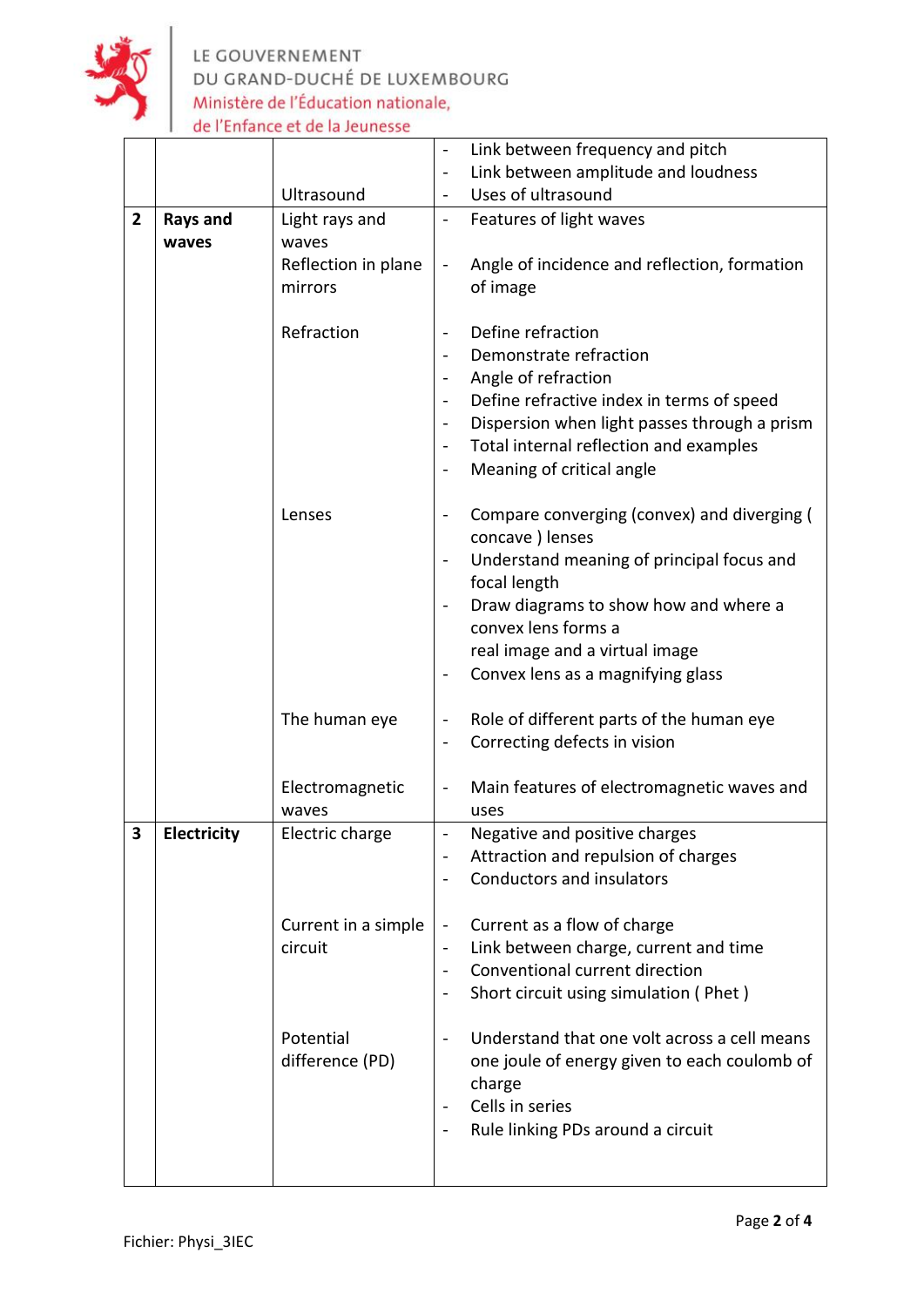

LE GOUVERNEMENT<br>DU GRAND-DUCHÉ DE LUXEMBOURG<br>Ministère de l'Éducation nationale,<br>de l'Enfance et de la Jeunesse

|   | Resistance<br>Series and parallel<br>circuits<br>Electrical power         |                                          | Understand how changes in PD or resistance<br>affect the current in a circuit<br>Equation linking resistance, PD and current<br>Interpret current-voltage graphs<br>Examples of resistance components<br>Bulbs and switches in series and in parallel<br>$\blacksquare$<br>Basic circuit rules: rule of voltage in series<br>circuits, rule of currents in parallel circuit<br>Define power<br>$\overline{\phantom{a}}$<br>Understand power rating of electrical<br>appliances |
|---|---------------------------------------------------------------------------|------------------------------------------|--------------------------------------------------------------------------------------------------------------------------------------------------------------------------------------------------------------------------------------------------------------------------------------------------------------------------------------------------------------------------------------------------------------------------------------------------------------------------------|
|   |                                                                           | Mains electricity                        | Link between power, voltage and current<br>Apply simple calculations to everyday<br>appliances<br>Safety precautions and hazards                                                                                                                                                                                                                                                                                                                                               |
|   |                                                                           | <b>Electrical energy</b><br>calculations | Usefulness of fuse and power breaker<br>Link between power, electrical energy and<br>time<br>Understand the notion of kilowatt-hour                                                                                                                                                                                                                                                                                                                                            |
| 4 | <b>Magnets</b>                                                            | Magnets<br>Magnetic fields               | Magnetic poles<br>$\blacksquare$<br>Attraction and repulsion<br>Magnetic and non-magnetic materials<br>Magnetic field pattern                                                                                                                                                                                                                                                                                                                                                  |
|   |                                                                           |                                          | Analogy bar magnet and earth's magnetic<br>field                                                                                                                                                                                                                                                                                                                                                                                                                               |
| 5 | Radioactivity<br>Inside atoms<br>(if time<br>Nuclear radiation<br>allows) | Revision from chemistry                  |                                                                                                                                                                                                                                                                                                                                                                                                                                                                                |
|   |                                                                           |                                          | Understand ionizing property of nuclear<br>$\qquad \qquad \blacksquare$<br>radiation<br>Meaning of radioactive decay<br>Properties of alpha and beta radiation                                                                                                                                                                                                                                                                                                                 |
|   |                                                                           | Radioactive decay                        | <b>Background radiation</b><br>Define activity and half-life<br>$\overline{\phantom{a}}$<br>Background<br>Identify half-life on activity-time graph                                                                                                                                                                                                                                                                                                                            |
|   |                                                                           | Using radioactivity                      | Radioactive substances as tracers, in<br>$\qquad \qquad \blacksquare$<br>radiotherapy, in industry                                                                                                                                                                                                                                                                                                                                                                             |